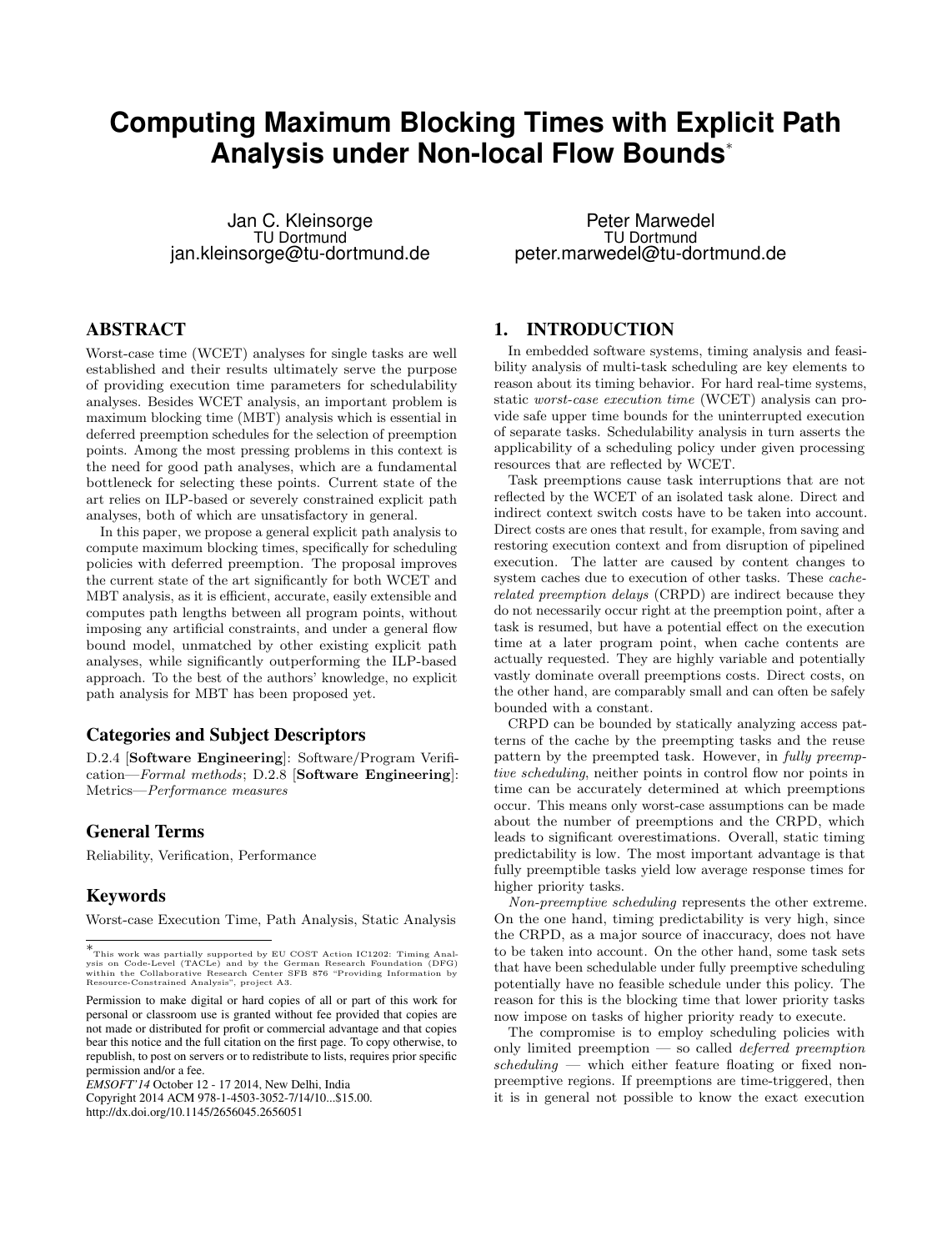context in which a preemption occurs. Hence the name floating region. Since strict timing guarantees can be given on the length of such a region, existing schedulability tests can directly be applied. The downside is, again, the lack of accuracy for the CRPD. Fixed regions are established by adding explicit preemption points to the program code. Although program context can now be determined much more accurately at the point of preemption, it is hard to determine the point in time of the preemption, and thus, the length of these regions. Moreover, to significantly reduce the actual and estimated costs of fixed regions, preemption points have to be chosen carefully.

To support fixed preemptive regions, maximum blocking time (MBT) analysis is required which computes the longest paths between potential preemption points. The goal is not to find any longest path between two program points, but the longest path to a specific program point, such that it only occurs once on this path — the most distant preemption points. In general, the lack of tools to tighten the relation between execution time and program context is a major obstacle in enhancing the accuracy of static multi-task analyses. In this context, WCET analysis and MBT analysis allow to map program points onto execution time and vice versa. Improving the accuracy of either potentially enhances worst-case analysis of all three kinds of preemption policies mentioned.

In this paper, we propose a general and efficient algorithm for MBT analysis, which advances the state of the art in explicit path analysis to facilitate deferred preemption schedules. It is designed not only to serve the mere theoretic purpose to enable such analyses at all, it is also technically simple. We extend an existing framework and provide a formal basis previously missing in its original proposal. Our analysis can be carried out on general control flow graphs, or subgraphs thereof, without any structural restrictions. Therefore, it enables not only the analysis of MBT from dedicated program points, such as task entries and exits, but supports the analysis from and to arbitrary program points. This is required for the selection of appropriate fixed preemption points in the first place, and it enables the consideration of execution modes and local reevaluation which directly supports computational modularity. It features an expressive flow bound model, and has specifically been designed to perform its computations by means of a simple data flow model, which simplifies extension and allows to interleave path computations with other analyses — such as static cache analysis — to achieve a higher degree of accuracy than it is currently possible with existing methods. To the best of the authors' knowledge, we are the first to propose a flow bound model for explicit path analysis that supports exact global bounds and the first to propose an algorithm for explicit MBT analysis.

In the following, related work is addressed in Sec. 2. The main body of the paper consists of Sec. 3, which addresses the foundations of path analysis, defines our computational model, proposes an implementation, introduces a general flow bound model and proposes an efficient encoding for MBT computations. An evaluation is provided in Sec. 4. We conclude the paper in Sec. 5 and provide an outlook.

## 2. RELATED WORK

Deferred preemption enhances predictability, simplifying static analysis [7]. In particular, fixed non-preemptive regions simplify CRPD analysis [12, 4]. Therefore, the authors of [6] address the problem of selecting optimal fixed preemption points among a set of predefined candidate locations, however, only on trivial control-flows. In [3], the problem of computing the MBT, given a set of fixed preemption points on general control flow graphs, is addressed. This is a precondition for the applicability of schedulability tests in the first place. Their approach is derived from the *implicit path* enumeration technique [13] (IPET), which is an integer linear programming (ILP) model for the computation of worst-case execution path lengths in single-task WCET analysis. IPET is unsuitable for WCET analysis beyond simple single task, entry-to-exit analysis since its constraint model is based on defining relations between program points, such that a computation on just subgraphs is in general not possible without generating tailored models for each case. Worse, problems are encoded in linear equations which severely hamper its flexibility and extensibility. These traits specifically impede improvements in system-level analysis, where a fine-grained mapping of state and time is of particular interest. The key advantage of IPET is its simplicity, in particular in the face of general control flow graphs and complex constraint models. Explicit path analyses [16] have not evolved significantly beyond simple analyses under restrictive assumptions. Some progress has been made in symbolic path-analysis [2, 5, 8, 10], which did not, however, tackle the fundamental restrictions that explicit analyses typically share, such as graph reducibility, context-insensitivity of paths and trivial constraint models, which make them inferior to IPET. Our explicit analysis proposed in [11] advances the state of the art by proposing a basic framework for general control-flow graphs and fine-grained loop-local flow constraints that allows the computation of worst-case path within arbitrarily structured tasks. To the best of the authors' knowledge, the only MBT analysis is based on IPET [3]. The MBT analysis is a derivative work of [11].

# 3. COMPUTING MBT

In this section, we address the problem of computing MBT. In Sec. 3.1 the formal foundation of worst-case path analysis is provided, followed by the concrete problem definition of MBT analysis in Sec. 3.2. We propose a model of computation for irreducible CFG in Sec. 3.3 and Sec. 3.4. In Sec. 3.5, we propose a general implementation for worst-case path analysis and details on the specific requirements of MBT analysis.

#### 3.1 Environment

We first define the environment in which path analyses are carried out. A *control-flow graph* (CFG)  $G = (V, E)$  is a connected digraph where its nodes  $V$  represent basic blocks<sup>1</sup> of a program and the edges  $E \subseteq V \times V$  the structurally possible transfer of control between nodes. For convenience, we will use the notation  $G(V)$  or  $G(E)$  to refer to the respective sets of a specific graph. A CFG has a unique entry node  $s_G$ of in-degree 0 and a unique exit node of out-degree 0.

A path  $\pi$  is a sequence of edges and  $\pi^+$  denotes its transitive closure. Node u reaches node v  $(u \leadsto v)$  if  $\exists \pi : (u, v) \in \pi^+$ .

A node u is said to *dominate* node  $v$  ( $u$  dom  $v$ ), if all paths from  $s_G$  to v pass through u. A depth-first search partitions  $E$  into forward edges  $F$  and backward edges  $B$  such that

 $^1\mathrm{A}$  (maximal) sequence of instructions only entered from the first and left from the last one.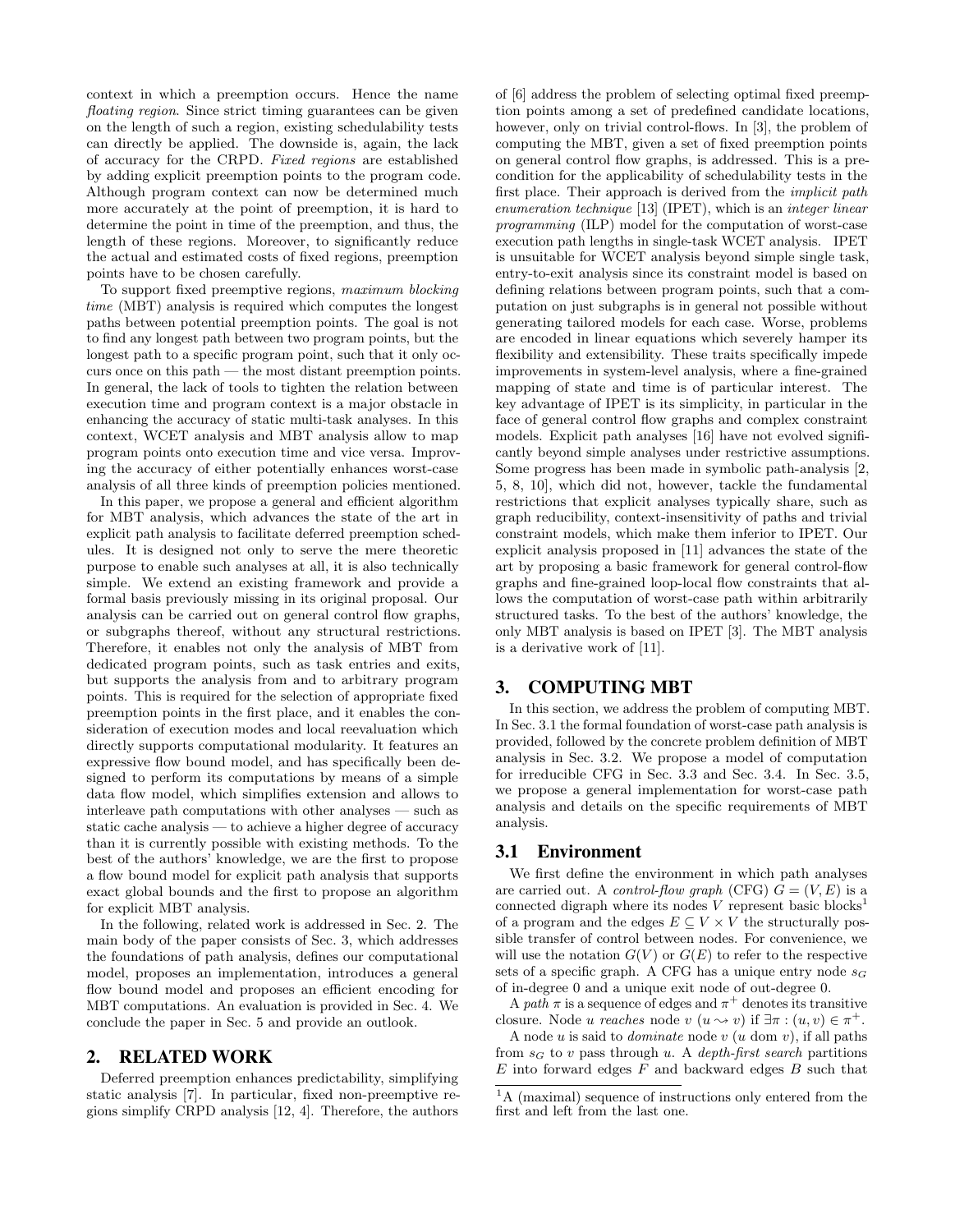$\vec{G} = (V, F)$  is an directed acyclic graph (DAG).

A CFG is called reducible, if B is unambiguous. In such a graph, for each maximal set of backward edges  $\{(b_0, h), \dots\}$ , a loop  $L_h \subset V$  contains all nodes that can reach any node  $b_i$ without going through node  $h$  ( $\forall u \in L_h : h$  dom u). We call h the head and  $b_i$  the bottoms of a loop. A loop with header h is nested within another loop L, if  $h \in L$ . This partial order induces a loop-nesting forest — a set of disconnected trees denoting nesting relations, where every node represents a loop, uniquely identified by its head.

Reducible graphs are also referred to as "well-structured" or having "single-entry regions". As matter of fact, many concepts and techniques to reason about control- and dataflow in compilers depend on this particular property for reasons of simplicity and efficiency: Loops can be identified unambiguously and every loop without its backward edges forms a DAG with a unique entry node. In particular path problems profit from this property, since shortest as well as longest paths can be easily computed [2, 10, 14, 15]. In practice, most control-flow graphs are composed of singleentry regions since they are ultimately derivatives of some high-level program representation in which all constructs are single-entry. Moreover, every irreducible graph can be transformed into a reducible one by node splitting [9].

This is a reasonable justification for the restriction to just reducible graphs in optimization passes in compilers, whose purpose is to transform their input anyway. In worst-case path analyses, it is not. To obtain safe and accurate static analysis results to reason about program timing behavior, it is necessary to not only know the program semantics, but its actual interaction with the execution environment at the lowest possible level. In practice, control-flow is recovered from a program binary. The resulting CFG might be irreducible due to the use of "goto"-statements in the high-level program (state-machines, error-handling, co-routines, etc.), partial implementation in some low-level language ("inline assembly") or optimizations performed by the compiler.

Although node splitting could be performed here as well, it has severe drawbacks. First, the representation cannot be *im*mutable, which has practical implications for its efficiency as a representation as well as computations on it (concurrency) and it is notorious for causing an exponential growth in graph size [9]. Second, although abstract program semantics do not change, the structural mapping from the actual program to the representation for the analysis is invalidated. This is critical as often manual annotations are required to support static analysis and different representations (physical and analysis model) become a source of complexity. Control-flow reconstruction is beyond the scope of this paper.

We now introduce the data structures to represent irreducible control-flow and assume them given. A *scope tree* [11]  $\mathring{G} = (\mathring{V}, \mathring{E})$  is a generalization of a loop-nesting forest and represents the nesting relations  $\mathring{E}$  of scopes  $\mathring{V}$  — a generalization of loops. If we assume a given classification of edges in G in forward and backward edges, then a scope representing a loop denotes the set  $S \subseteq V(\vec{G})$  such that for a (not necessarily maximal<sup>2</sup>) set of backward edges  $\{(b_0, h), \dots\},\$ each node  $u \in S$  can be reached by its head h and which can reach its bottoms  $b_i$  in  $\vec{G}$ . A scope with head h is nested



Figure 1: Examples relating WCEP and MBP

within another scope S with head  $h'$  if  $h \in S \wedge h \neq h'$ . If  $h = h'$ , nesting relation is only defined by  $\mathring{E}(\mathring{G})$ . The root of a scope tree denotes an entire program. As such, the outermost scope never represents a loop.

The function  $\gamma(u) \in \mathring{V}$  denotes scope membership of a CFG node  $u$ , such that the function always maps to the innermost enclosing scope. For a node  $\dot{s}$ , let  $\text{par}(\dot{s}) \in \dot{V}$ denote the *parent* of node  $\dot{s}$  and  $par^+(\dot{s})$  denote the set of all ancestors. Then for an edge  $(u, v) \in E(G)$  and  $\gamma(u) \neq \gamma(v)$ , node v is an entry to a scope, if  $v \notin$  par<sup>+</sup>(u). Analogously, node u is an exit, if  $u \notin$  par<sup>+</sup>(v). Entries and exits of the root scope coincide with those of the CFG.

The rationale for scopes is that the information which can be inferred from only the control-flow graph is insufficient for proper structural reconstruction. Scope trees make them explicit without imposing any restrictions on the original control-flow. In the following, we will informally refer to loops as synonyms for cyclic scopes and not in the formal sense as defined above.

An iteration of a scope is a path that starts in an entry and ends in either an exit or a bottom without passing through any backward edge. An instance of a scope is a path from an entry to an exit of a scope, composed of iterations.

WCET is the length of a worst-case execution path (WCEP) in a control-flow graph. Its length is determined by node weights, which is the WCET of individual basic blocks, and by flow bounds that limit the occurrence of these nodes on a path, so that its length is bounded. If a path cannot be realized, either because it is structurally impossible or due to flow bounds, it is infeasible. A loop bound is a flow bound that only constrains the head<sup>3</sup> of a loop, and is the simplest but most inaccurate constraint to bound path lengths.

## 3.2 Problem Statement

WCET and MBT are tightly related. Informally, a WCEP is a longest feasible and finite path from a source s to a sink t. A maximally blocking path (MBP) is a WCEP, with the additional constraint that  $t$  is not allowed to be on the path except as its end. The rationale is that the worstcase blocking behavior for tasks with explicit preemption points occurs for the longest path that does not include any preemption point.

As an example, consider Fig. 1(a) which depicts a CFG with a single flow bound that restricts the number of occurrences of node b on any path to at most twice, and whose nodes have execution costs in the given order. Accordingly, Fig. 1(b) lists the respective nodes on the WCEP and MBP, respectively, given explicit source and sink nodes.

<sup>&</sup>lt;sup>2</sup>It is not unusual for originally distinct loops to share the same head in a low-level representation. Intermediate representations in compilers would typically maintain empty head basic blocks (pre-headers) to facilitate loop identification.

<sup>3</sup>Alternatively a single bottom.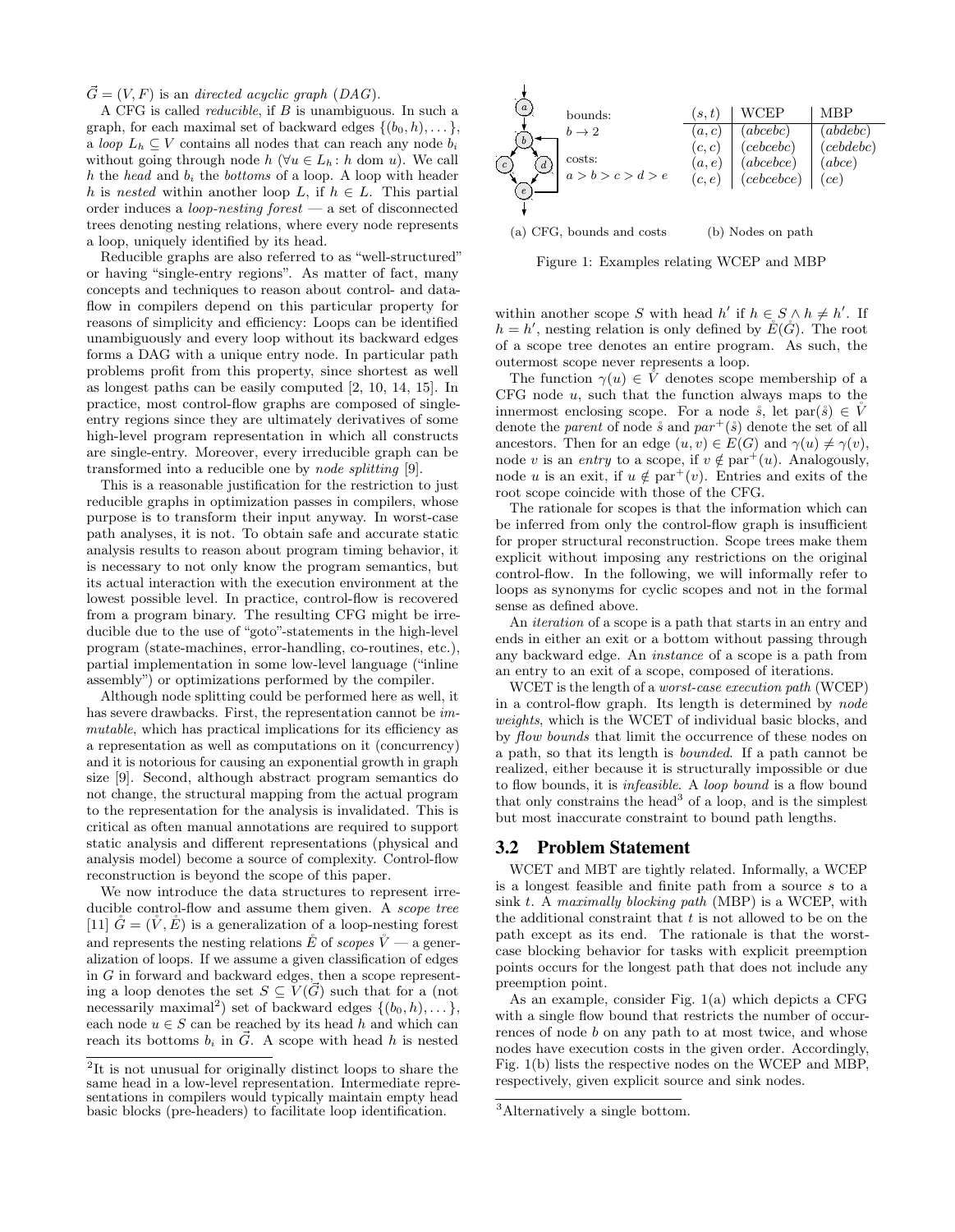WCEP and MBP are to be interpreted slightly differently for a given CFG. A WCEP accounts for the longest path from the source node including its costs to the sink node excluding its costs. The rationale is that we are interested in the longest path until a program point is reached. For MBP, the source node is the successor of the basic block triggering the preemption. Technically, a preemption point is an unconditional transfer of control out of a task. By definition, it terminates a basic block in a CFG and execution can only resume in an adjacent basic block. The costs of a sink node are not accounted for, but can be trivially added after the analysis. We made this choice to maintain symmetry with the WCET problem. In the following, we always implicitly assume a virtual global exit node of zero costs that belongs to the root scope.

Two problems are of particular interest in MBT analysis:

- 1. Given a set of preemption points, compute the MBT (MBT-abs).
- 2. Given all program points, compute the entire space of possible MBTs (MBT-rel).

The latter enables the selection of appropriate preemption point candidates in the first place. Both problems are subject to this paper.

### 3.3 Fundamentals

We now define the relation of program structure to path problems which establishes a sound formal basis previously missing in [11]. . According to [15], every path in a controlflow graph  $G = (V, E)$  can be interpreted as a string over E. For nodes  $u, v \in V$ , a path expression is a regular expression P of type  $(u, v)$  (written as P(u,v)), such that every string  $\pi$ in the language  $L(P)$  is a path from u to v. The type of a path expression  $P(u, v)$  can be recursively defined as follows:

- i. If  $P = P_1 \cup P_2$ , then  $P_1$  and  $P_2$  are path expressions of type  $(u, v)$
- ii. If  $P = P_1 \cdot P_2$ , then there must be a unique vertex w such that  $P_1$  is of type  $(u, w)$  and  $P_2$  is of type  $(w, v)$
- iii. If  $P = P_1^*$ , then  $u = v$  and  $P_1$  is of type  $(u, u)$ .

These rules define (i) alternative paths, (ii) concatenation and (iii) repetition, respectively. Path expressions describe all structurally possible but (yet) unbounded paths in a CFG.

The underlying algebraic structure of regular expressions is a Kleene algebra  $\langle E,\cup,\emptyset,\cdot,\epsilon,\rangle$  where  $\cup$  is addition with neutral element  $\emptyset$ , · is multiplication with neutral element  $\epsilon$ (the empty string), the additional operator <sup>∗</sup> , and the order of operator precedence  $*$  >  $\cdot$  > ∪.

We can derive a cost model over path expressions. Since  $P^*$  yields paths of unbounded length, frequency expressions [10] are paths expressions with Kleene star '\*' replaced by an interval  $[l, h]$  such that  $P^{[l, h]}$  now denotes the finite expansion to  $\{P^l \cup P^{l+1} \cup \cdots \cup P^h\}$  with  $P^* = P^{[0,\infty]}$ . Let  $\omega(u) \in \mathbb{N}_0$  be the WCET of a basic block  $u$ . Then the function  $\overset{\cdot}{W}$  denotes the costs of the longest path in  $L(P(s,t)^{[l,h]})$  and is defined as:

$$
W(P) = \begin{cases} -\infty & \text{if } P = \emptyset \\ 0 & \text{if } P = \epsilon \\ \omega(u) & \text{if } P = e = (u, v) \\ \max(W(P_1), W(P_2)) & \text{if } P = P_1 \cup P_2 \\ W(P_1) + W(P_2) & \text{if } P = P_1 \cdot P_2 \\ W(P^L) + \cdots + W(P^H) & \text{if } P = P^{[l, h]} \end{cases}
$$

In other words, the underlying algebraic structure of frequency expressions can be replaced by

$$
\langle \mathbb{N}_0 \cup \{-\infty\}, max, -\infty, +, 0 \rangle
$$

to obtain maximal path lengths. If  $P = \emptyset$ , then  $-\infty$  denotes infeasibility. Note that the cost of an edge  $(u, v)$  is defined as the cost of node u.

We still need to define how path expressions are constructed. In a cyclic and reducible control-flow graph  $G =$  $(V, E)$  with forward edges  $F \subseteq E$ , let h denote a loop head. Then the path expression  $P_R$  from a source node s to a sink node  $t$  is computed recursively by:

$$
P_R(s,t) = \begin{cases} \bigcup_{(u,t) \in F} P_R(s,u)(u,t) & \text{if } t \neq h \land s \neq t \\ (\bigcup_{(u,t) \in F} P_R(s,u)(u,t))P(t,t) & \text{if } t = h \land s \neq t \\ \epsilon & \text{if } s = t \end{cases}
$$

$$
P(h,h) = (\bigcup_{(b,h)\in E\backslash F} P(h,b)(b,h))^*
$$

A path expression  $P_R(s, t)$  in the acyclic (first) case is the union of all paths leading to the predecessors  $u$  of node  $t$  and the edges leading to  $t$ . In the cyclic (second) case, if some node t is a loop head, then  $P_R(s,t)$  is a prefix of all paths in the loop body  $(P(h, h))$  from the head to its bottoms, back to its head.

We call paths from head to bottom  $(P(h, b))$  the kernels of a loop. Every last iteration is an exit path and is represented by the expression  $P(h, t)$  for a head h and some exit node t.

In irreducible graphs, not all paths pass through the head and therefore the first iteration need not be a kernel. Let  $I_v$ be the set of entries to a scope, then for all  $i \in I_v$ ,  $P(i, b)(b, h)$ is a prefix of all kernels, representing all first iterations. In general, first and last iterations need to be "peeled off" from loops in order to be exact in irreducible graphs.

The corresponding path expression  $P(s, t)$  for those graphs (with  $P(h, h)$  being identical to the equation above) is defined as:

$$
P(s,t) = \begin{cases} \n\bigcup_{\substack{(u,t) \in F \\ (u,t) \in F}} P(s,u)(u,t) & \text{if } t \neq h \land s \neq t \\ \n\bigcup_{\substack{F \\ \in F}} P(s,u)(u,t))P(t,t) & \text{if } t = h \land s \neq t \\ \n\epsilon & \text{if } s = t \n\end{cases}
$$

$$
P'(s,h) = \bigcup_{i \in I_v \backslash \{h\}} P(s,i) \bigcup_{(b,h) \in E \backslash F} P(i,b)(b,h)P(h,h)
$$

Expressions from node  $s$  to node  $t$ , where  $t$  is a loop head, alternatively have a prefix  $P(s, t)$ , which denotes paths that enter the loop through its head, or prefixes  $P(s, i)$  which denote paths to all other entries. In the first case, the first iteration coincides with kernels and is therefore modeled by  $P(t, t)$ . For all other entries, expressions  $P'$  are a composition of paths from entries to bottoms  $(P(i, b)(b, h))$  and kernels  $(P(h, b)(b, h))$ , including the edges back to the head, respectively. Not all entries can reach all bottoms though: those paths are excluded. We call the set of paths  $L(P(i, b))$ entry paths.

## 3.4 Path Constraints

The path model so far only reflects the structurally possible paths and the cost model which denotes its cost. In the following, we discuss the relation of flow bounds (c.f. Sec. 3.1) and bounds in frequency expressions.

For worst-case paths, just upper bounds are sufficient to compute WCEP. (Safe) Upper bounds are typically provided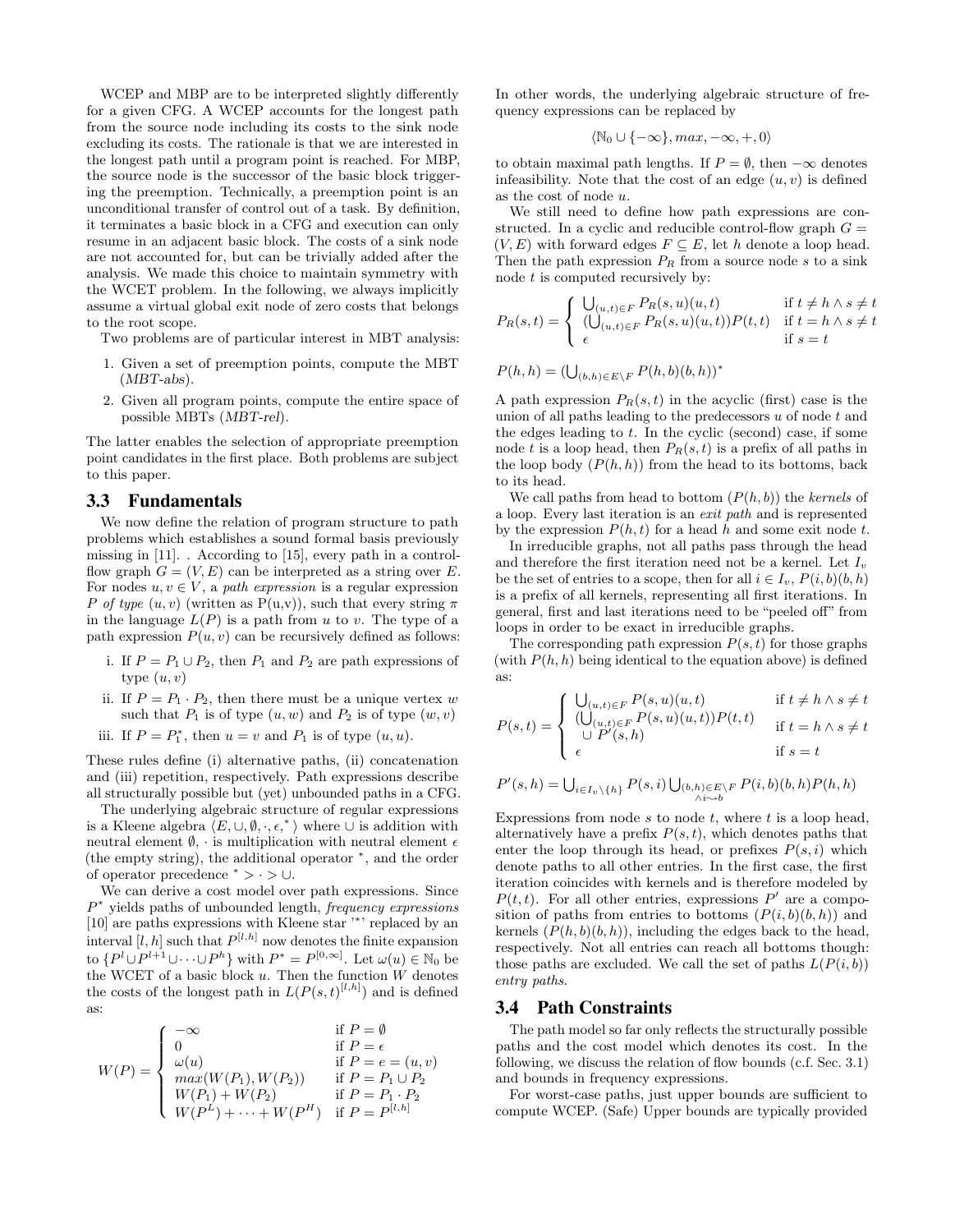by means of manual constraint annotation or value analysis [16]. Accuracy then depends on the expressiveness of constraints themselves. Flow bounds denote bounds on node  $frequencies<sup>4</sup>$  — the maximal number of occurrences of nodes on possible worst-case paths. Let the indicator function  $1_e$ be defined as  $1_e(u) = 1$  if  $(u, \cdot) = e$ , then the multiplicity  $m_\pi$ of a node u on a path  $\pi$  is defined as:

$$
m_\pi(u)=\sum_{(u,\cdot)\in\pi}1_{(u,\cdot)}(u)
$$

Given a set of frequency constraints (flow bounds)  $\mathcal{C}$ , the subset of structurally possible paths  $L(P, C) \subseteq L(P)$  that satisfy the constraints is:

$$
L(P, C) = \{ \pi \in L(P) \mid \forall C \in C : C(m_{\pi}) \}
$$

Constraints here are abstract. Later, in Sec. 3.5.3, we will define the concrete semantics of constraints for our specific model.

Explicit path analysis techniques typically trade accuracy for simplicity and performance by approximating constraints. The set  $L(P, \mathcal{C})$  can be approximated by another expression P' such that  $L(P, C) \subseteq L(P')$  [10]. In practice, approximation is achieved by limiting constraints to backward edges (equivalent to loop bounds<sup>5</sup>), by overestimating frequencies of nested loops that depend on frequencies of enclosing loops (e.g. triangle loops) or by ignoring mutual exclusion of structurally possible but not realizable paths (e.g. if x do a; if not x do b;). IPET, so far, is the only exact approach that allows an unrestricted bounding of frequencies in all these cases. The constraint model we propose later solves the problem of bounding frequencies of individual nodes with annotation semantics to specifically model MBP.

The (abstract) constraints  $C$  restrict all repetitions relative to the current path expression P. If P specifies an entire program, then the constraints denote global bounds. Intuitively, however, loop bounds, for example, shall limit the repetition of paths for a single instance of a loop and thus denote local bounds. In particular, for the practical computation of WCEP, we need both kinds of bounds. Just local bounds as in [11] are not sufficient. Next, we first outline our basic algorithm. We then address global flow bounds specifically.

#### 3.5 Basic Framework

In the following, we introduce a general algorithm for worstcase path computations and discuss our flow bound model. It efficiently solves the problem of computing maximal costs of paths in a CFG according to the model established in Sec. 3.3. We formally define the general problem of finding longest paths within individual scopes in Sec. 3.5.1 and propose a generalized flow bound model in Sec. 3.5.2, which serves as a basis for MBT analysis. In Sec. 3.5.3, we specialize this model and propose solutions to both problems MBT-abs and MBT-rel (c.f. Sec. 3.2). We generalize the approach in [11] by adding handling of global flow bounds.

The recursive definition of path expressions suggests a topological order in which nodes should be visited to instantly evaluate path expressions to obtain their costs. In acyclic graphs (such as loop bodies), this is indeed obvious. However,

| $G=(V,E=F\cup B)$                                                       | Control flow graph         |
|-------------------------------------------------------------------------|----------------------------|
| $\vec{G} = (V, E = F)$                                                  | Acyclic control flow graph |
| $\check{G} = (\check{V}, \check{E})$                                    | Scope tree                 |
| Σ                                                                       | Annotation labels          |
| $\Pi \subseteq \mathcal{P}(\mathbb{N}_0 \times 2^{\Sigma} \times V(G))$ | Path states                |
| $\gamma: V(G) \mapsto V(G)$                                             | Scope membership           |
| $\omega\colon V(G)\mapsto \mathbb{N}_0$                                 | Node weight                |
| $\delta\colon \Pi \mapsto \mathbb{N}_0$                                 | Path length                |
| $\sigma\colon \Pi \mapsto 2^{\Sigma}$                                   | Path signature             |
| $\theta\colon \Pi \mapsto 2^{\Sigma}$                                   | Pending paths              |
| $o\colon \Pi \mapsto V(\check{G})$                                      | Path origin                |
| $\alpha\colon V(G)\mapsto 2^{\Sigma}$                                   | Node annotations           |
| $\rho: \Sigma \mapsto \mathcal{P}(\mathring{V}(\mathring{G}))$          | Annotation range           |
| $\beta\colon \Sigma\mapsto \mathbb{N}_0$                                | Flow bounds                |

#### Table 1: Definitions

due to the cyclic recursion in the presence of loops, the computation of absolute path lengths requires more than a single pass over all nodes.

Recall that  $\tilde{G} = (V, F)$  denotes the DAG obtained from the CFG without backward edges and that  $\check{G} = (\check{V}, \check{E})$  denotes the scope tree. Then scope order [11] is a topological order over  $\vec{G}$  which guarantees that no node v outside a scope is visited prior to any inner node u with  $(u, v) \in F$ , before all nodes of that inner scope have been visited. The rationale is that general loops have multiple bottoms, exits are not necessarily bottoms, and we need to know the lengths of every path in the loop body first, to be able to compute (cyclic) path lengths from entries to all exits.

We concretize constraints and call them *annotations*  $\alpha$ , such that for a node u the function  $\alpha(u) \in 2^{\Sigma}$  denotes symbolic labels from the alphabet  $\Sigma$ . A flow bound  $\beta$  is a numeric value such that for a label  $l \in \alpha(u)$  the bound  $\beta(l) \in \mathbb{N}_0$  represents an upper bound on the frequency of node u. Since we need to support local as well as global bounds, we generalize the idea and define an annotation range  $\rho$ , where  $\rho(l) \in \{ par^+(\hat{s}) \mid \hat{s} \in V(\check{G}) \}$  denotes the validity of an annotation with respect to scopes. A local annotation is one whose range is restricted to the current scope, a global annotation on the other hand remains valid in all scopes. For example, given a node  $u$ , a scope  $\dot{s}$ , its parent scope  $\dot{t}, l \in \alpha(u), n = \beta(l)$  and  $[\dot{s}, \dot{t}] = \rho(l)$ , then node  $u$  is bounded to at most  $n$  repetitions for all iterations of  $\dot{s}$  and  $\dot{t}$ . Intuitively, the lower bound on the range of flow bounds is the innermost scope a bounded node is mapped to (i.e.  $\gamma(u) = \dot{s}$ ).

Under reducibility and loop bounds, for a single loop, all paths pass through the loop head and there only exists a single longest path in the loop body. Thus, for each iteration of an enclosing scope, a single path is a representative for all instances of the inner scope. To be exact in general CFG and under a general flow bound model, multiple instances as well as different iterations of the same scope need to be taken into account simultaneously. We represent every path  $\pi \in L(P(s,t))$  by a path state  $p = \ell(\pi)$ , which is a tuple  $(\delta, \sigma, o)$ . For convenience, we define functions  $\delta$ ,  $\sigma$  and  $o$  over path states, such that  $\delta(p) \in \mathbb{N}_0$  is a path length,  $\sigma(p) \in 2^{\Sigma}$ is a set of annotation labels we refer to as *signature*, and  $o(p)$ is the origin (source node) of a path. The signature of a path  $\pi$ , represented by path state p, is the set of annotation labels along  $\pi$ . Formally:

$$
\sigma(p) = \alpha(o(p)) \cup \bigcup_{(\cdot,v) \in \pi} \alpha(v)
$$

 $^4\!$  Derived from [10], which define edge frequencies to facilitate loop bounds.

<sup>5</sup>Edge frequencies are notoriously impractical for fine-grained constraints, which is why we define node frequencies.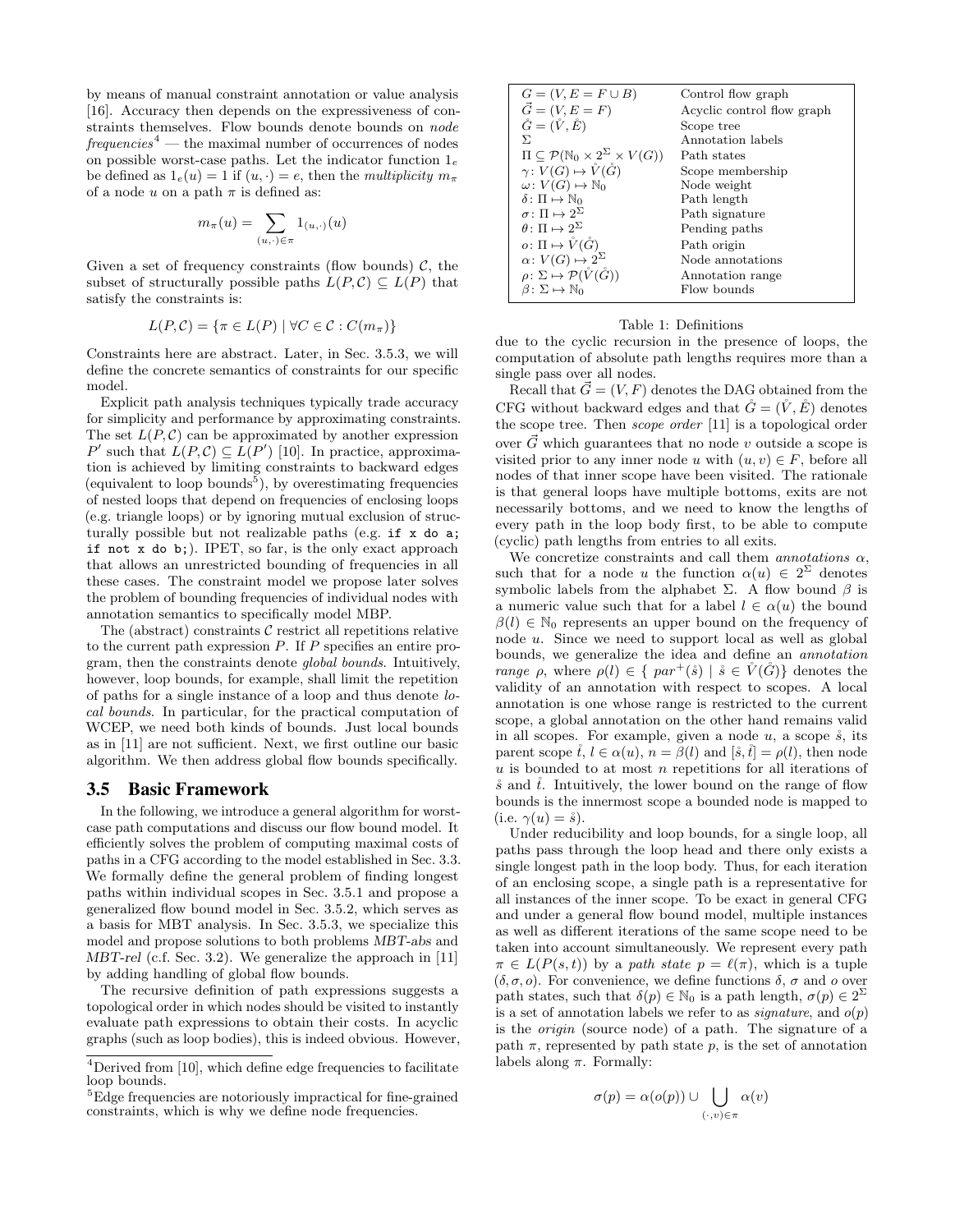#### Algorithm 1 Outline of explicit path analysis

 $1$  let main  $u =$ 2 3 let join  $u =$ 4 let  $\text{local } Q = \{p \in Q \mid \gamma(u) = \gamma(o(p))\}$ 5 let  $Q = \max_{\sigma} \widetilde{U}_{(u',u) \in E(\vec{G})} P[u'])$ 6  $I[u] \leftarrow Q \setminus \text{local } Q$ 7 P[u] ← local P  $\cup$  if  $I[u] \neq \emptyset$  then  $\{(0, \alpha(u), u)\}$  else  $\emptyset$  $\begin{array}{c} 8 \\ 9 \end{array}$ let transfer  $u =$ 10  $P[u] \leftarrow \{(\delta(p) + \omega(p), \sigma(p) \cup \alpha(u), o(p)) \mid p \in P[u]\}$ 11 if "all nodes of scope  $\dot{s}$  visited" then 12 let  $\operatorname{ex} p q v = \sigma(q) \cup \{l \in \sigma(p) \mid \operatorname{par}(\mathring{s}) \in \rho(l) \land v \leadsto o(p)\}\$ 13 let re  $p v = \{(\delta(q) + \delta(p)) \text{, } \text{ex } p \neq v, o(q)) \mid q \in I[v]\}$ <br>14 for each  $w : \text{exit } \hat{s}$  do 14 for each  $w : \text{exit} \stackrel{\circ}{\mathcal{s}}$  do<br>15  $O[w] \leftarrow P[w]$ 15  $O[w] \leftarrow P[w]$ <br>16  $P[w] \leftarrow \max_o$ 16  $P[w] \leftarrow \max_{\sigma} (\bigcup_{v \in \text{entry}(\hat{s})} \bigcup_{p \in \text{unroll}(v,w)} \text{re } p \ v)$  $\frac{17}{18}$ 18 let finish  $u =$ <br>19 if "u is head 19 if "u is head of scope  $\dot{s}$ , not root" then<br>20 for each  $v : \text{exit} \dot{s}$  do for each  $v :$  exit  $\stackrel{\circ}{s}$  do 21  $P[v] \leftarrow O[v]$ 22 for each  $v :$  entry  $\stackrel{s}{\sim}$  do 23 for each  $w :$  entry pare 23 **for each** w : entry parent  $\dot{s}$  **do**<br>24 offset[v]  $\leftarrow$  max{offset[v],"long 24 offset[v] ← max{offset[v], "longest path  $w \sim v$ "}<br>25 **for each** v : entry  $\hat{s}$  **do** for each  $v :$  entry  $\dot{s}$  do 26 final[u]  $\leftarrow$  max{final[u], offset[v] + "longest path  $v \sim u$ "}  $\frac{27}{28}$  $v \leftarrow$  "head of outermost scope u can reach itself" 29 for each  $w$  : "scope order from  $v$ " do transfer join  $w$ 30 for each  $w$  : "scope order from  $v$ " do finish  $u$ 

A signature induces equivalence classes of path states [p] through the relation  $p \stackrel{\Sigma}{\sim} p'$  iff  $\sigma(p) = \sigma(p')$  such that

$$
[p] = \{ \ell(\pi) \mid \pi \in L(P(s,t)) \land p \stackrel{\Sigma}{\sim} \ell(\pi) \}
$$

for all paths from origin  $s$  to node  $t$ . For a set of path states Q, we can now define the function  $\max_{\sigma}$  such that

$$
\max_{\sigma}(Q) = \{ p \mid [p] \in Q/\stackrel{\Sigma}{\sim} \land \forall q \in [p] : \delta(q) \le \delta(p) \}
$$

is the minimal set of path states of maximal length partitioned by signature, obtained from the quotient set  $Q/\overset{\Sigma}{\sim}$ .

After these definitions, we can now describe the principle outline of the algorithm. The intuition is that loops are successively virtually unrolled and inlined into enclosing scopes in a first pass. This yields maximal path lengths from entries and to exits of individual scopes. For the root scope, this yields an absolute path length from the start node. In other words, we compute one iteration of a scope including all iterations of subscopes, then compute all iterations of the scope itself. Thus, if only the longest path of entire tasks is of interest, we would already be done. A second pass exploits that besides longest paths to exits, we can now also compute longest paths from entries of parent scopes to entries of nested scopes to obtain absolute path lengths to all nodes. In other words, from the last iteration of the outermost scope, we compute the longest path to the last iterations of its nested scopes terminating in individual nodes.

To keep matters terse, we assume that all loops have just a single bottom, and entries and exits only connect directly adjacent scopes. Important definitions are summarized in Tab. 1. Any node can be a start node, which is handled as just an additional entry into all enclosing scopes [11]. We further assume that for every entry  $u$  to scope  $\dot{s}$ , there implicitly exists an annotation  $l \in \alpha(u)$  such that  $\beta(l) = \infty$ denotes a flow bound of range  $\rho(\sigma) = [\dot{s}, \dot{s}]$ .

Alg. 1 is a naive version of the reference implementation proposed in [11], stripped of all optimizations and unnecessary details and extended to meet our requirements. We use an impurely functional pseudo language, where an expression  $A \leftarrow v$  denotes assignment and let defines functions. As usual, function invocation is right-associative, so we can spare parenthesis. The arrays  $P$ ,  $I$  and  $O$  hold path states. Initially they are empty. The arrays offset and final hold path lengths, initialized to 0. The function unroll performs virtual unrolling to compute longest paths from entries to exits and will be subject to detailed discussion in the following Sec. 3.5.1.

The computation is invoked with the start node  $u(1, 1)$ and starts at the *effective start node v*  $(1, 28)$  instead of the specified start node  $u$ . Starting in  $v$  guarantees that all paths required for virtual unrolling of all enclosing scopes will be correctly represented by path states. Two passes are then required to compute the longest paths.

In the first pass (l. 29), the longest path to the CFG exit is computed. The function  $join (l. 3)$  joins path states of predecessors. From a set of states, local (l. 4) extracts the ones of the same scope as node  $u$ , and  $Q$  (1, 5) is the minimal set of predecessor path states  $(max_{\sigma})$ . Then I (l. 6) holds the states of paths that just entered the scope and  $P[u]$  (l. 7) is the set of "local" path states and a new state that represents the "entering" paths. The function transfer (l. 9) updates the set of path states (l. 10) by increasing the path length  $\delta$ by the cost  $\omega$  of the basic block and adding new annotations  $\alpha$  to their signature  $\sigma$ , while keeping the path origin  $\alpha$ . If all nodes in a scope are visited, then path states represent all simple paths from all entries (l. 11) and we can virtually unroll longest paths from all entries to all exits. The function  $ex$  (l. 12) extends the signature of state q by all labels in the signature of state p, whose range encompasses the parent of the current scope and whose origin can be reached from entry v, which effectively carries annotations over to a parent scope (non-local flow bounds in our case), but not beyond the point where the bounded node cannot be reached anymore. Beyond this point, the information is useless.

The function re (l. 13) restores path states of the parent scope which have previously been stored in the array  $I$ . Path state  $p$  represents a longest path from entry  $v$  to the current exit. The length  $\delta$  is increased accordingly and annotations are extended by the non-local ones of state p. For each exit (l. 14), the original path states are stored in the array O (l. 15) before they are replaced in l. 16: here, the minimal set of longest paths that passed through all entries and which have now been updated by the longest paths through the scope is computed. The function *unroll* returns a set of path states representing the longest paths from entry to exit.

In a second pass (l. 30), function finish (l. 18) is invoked for each node. In l. 19, if node u is the head of a scope  $\dot{s}$ which is not the root scope, then we can obtain the longest path to all its entries by adding the maximal length to the entry of the parent, the maximal length from each parent entry to each own entry and the maximal length from this entry to the target node. In l. 21, the original states in all exits are restored, which have previously been overwritten (l. 16). The array offset (l. 24) holds maximal path lengths to each entry v, which is composed of the maximal length to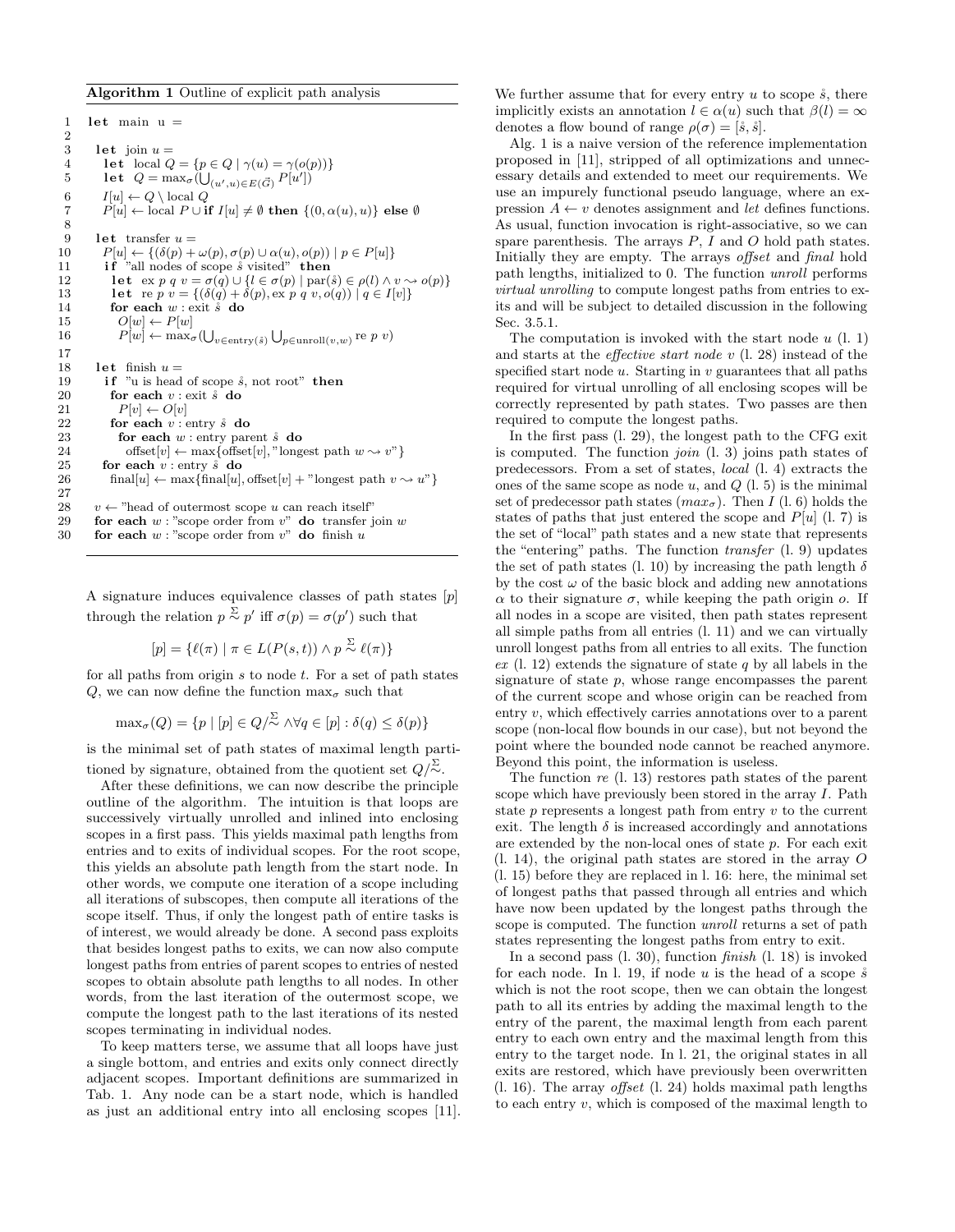

Figure 2: Flow network for virtual unrolling

a parent entry  $w$  and a maximal length to  $v$ . Once all offsets are known, the maximal length to node  $u$  can be computed (l. 26). We deliberately keep l. 24, 26 vague, but it should be understood that longest paths are also obtained by means of the unroll function. The exact implementation depends on the flow bound model and the data representation.

#### *3.5.1 Virtual Unrolling*

Alg. 1 performs virtual unrolling of a scope to obtain longest paths from an entry to any node of a scope: to exits in the first pass and to all nodes in the second pass. This is a network flow problem. Specifically, we need to solve the maximal cost, maximal flow network flow with demand problem where costs, capacities, flows and demands are bound to nodes, not edges. Formally, the problem is defined as: Let  $N = (V, E)$  be a weakly connected directed graph, with a source node  $s$  and a sink node  $t$ . With each node, a cost  $w(u)$ , a capacity  $c(u)$ , a flow  $f(u)$  and a demand  $d(u)$  is associated. The usual properties of flow networks and the additional invariant that  $d(u) \le f(u) \le c(u)$  must hold. The problem is to maximize  $\sum_{u \in V} f(u)w(u)$ .

We can reduce the virtual unrolling problem as follows: For a scope, let i be an entry, o be  $\operatorname{any}^6$  node (of the same scope),  $h$  be its head and, without loss of generality,  $b$  be its bottom. Recall that in Alg. 1, a path state only represents path lengths (costs) and that subscopes are only accounted for by increasing this length once a subscope is finished. Therefore, let  $G = (V, E)$  be an acyclic subgraph of the CFG such that all nodes  $V$  belong to the same scope, with its entry in h and its exit in b. Then let  $N = (V, E)$  be the flow network where  $V(N) = V(G) \cup \{s,t,i',o'\}, E(N) = \{E(G) \cup$  $(s, i'),('i, i), (o, o'), (o', t), (s, h), (b, t) \}, c(i') = d(i') = c(o') =$  $d(o') = 1, c(s) = c(t) = \infty \text{ and } d(s) = d(t) = 0.$  All other demands are equal to 0, and all capacities are equal to  $\infty$ , except where flow bounds are given. Fig. 2 depicts an example network, with the gray components being added to the original subgraph. Recall that entry, exit paths and kernel paths must be distinguished in irreducible CFG. The network reflects this requirement.

Solving this problem is easy since we already computed all paths in this network while traversing the nodes of a scope. Notably, we neither need to construct the network, nor do we need to know the paths explicitly: We know the length of all longest paths from all origins whose capacity is bounded by distinct sets of flow bounds. Let  $s = \{l_0, \dots\}$  be the signature of such a path, then it cannot be repeated more often than  $\min\{\beta(l_0),\dots\}$  times. To account for the costs of a path to the overall objective value, we reduce the capacities of all nodes along this path by the minimum flow and repeat until no feasible path can be found anymore (reminiscent of the classic Ford-Fulkerson method). To maximize the overall

| Bound                                   | Pivot | Min         | Multiple                            | Remainder               |
|-----------------------------------------|-------|-------------|-------------------------------------|-------------------------|
| $4^{[2,2]}, 6^{[1,2]}, 11^{[0,2]}$ 2    |       |             | $4^{[2,2]}$ $1^{[1,2]}$ $2^{[0,2]}$ | $2^{[1,2]}$ $3^{[0,2]}$ |
| $4^{[2,2]}$ , $2^{[1,2]}$ , $3^{[0,2]}$ |       |             | $2^{[1,2]}$ $1^{[0,2]}$             | $1^{[0,2]}$             |
| $4^{[2,2]}, 2^{[1,2]}, 1^{[0,2]}$       |       | $1^{[2,2]}$ |                                     |                         |

Table 2: Instantiation of scopes with complex bounds

cost, we first account for the entry and exit paths to satisfy the demand<sup>7</sup> (choose path states of respective origin), then sort kernels in descending order of length, accounting for them until all capacities are exceed.

Recall that paths are collectively and implicitly represented by path states. Every path that passes through the entry of a scope represents an iteration of a parent scope and induces a new instance which has to be virtually unrolled. Each virtually unrolled scope is represented by a path state, too. In Alg. 1, unroll returns these representatives which are subsequently virtually inlined by updating lengths and passing on annotations (l. 16). Unrolling has to be performed for all pairs of possible entry and exit paths [11].

#### *3.5.2 General Flow Bounds*

Virtual unrolling maximizes the path length and the flow with respect to the given flow bounds for a single instance of a scope. Such an instance serves as a representative for all instances due to iterations in the parent scope. Given just local bounds, each iteration of a parent scope that enters through a specific entry passes through exactly the same instance. In this case, we refer to an instance as being context-free. For example, local bounds model loop counters that are initialized when a loop is entered.

Bounds with ranges beyond the current scope make such instances context-dependent. Instances of a scope may be different for different iterations of a parent scope, despite entering through the same entry. For example, if loop counters are not initialized when entering the scope but only in a parent, then virtual unrolling depends on the iterations of this parent.

We assume a scope that models a loop consisting of just a single node (self-loop), and we write  $\beta^{[\hat{s}, \hat{t}]}$  to denote a flow bound of value  $\beta$  and a range from an outer scope  $\dot{s}$  to an inner scope  $\ell$ . So, for example,  $1^{[0,2]}$  denotes a flow bound such that the annotated node may only be traversed once in all instances of scopes 0 to 2, collectively. A bound of  $1^{[2,2]}$ denotes that a node may be traversed once in every instance of the innermost scope 2 but is otherwise unbounded (contextfree). Given the annotation  $4^{[2,2]}, 6^{[1,2]}, 11^{[0,2]}$  as depicted in Tab. 2, which allows 4 iterations for each instance of the innermost scope 2, but only if the total number of iterations does not exceed 6, relative to scope 1, and does not exceed 11 for scope 0. To exactly model these bounds when virtually unrolling scope 2, we have to create multiple instances to reflect different iterations of scopes 1 and 0, respectively, such that flows are maximized. The rows in the table denote context-dependent instances of scope 2.

The minimal bound of the first instance is 4 (Min). Thus, in each iteration of the parent scope  $\tilde{1}$ , the loop node will be repeated 4 times. As a consequence, the parent iteration itself must additionally be bounded by  $1^{[1,2]}$ ,  $2^{[0,2]}$  (Multiple),

 ${}^{6}$ In the first pass of Alg. 1, node  $o$  denotes exit nodes only. In the second pass, it denotes all other interior nodes.

<sup>7</sup>Virtual unrolling is only feasible for loops that can be entered and left at all over feasible paths.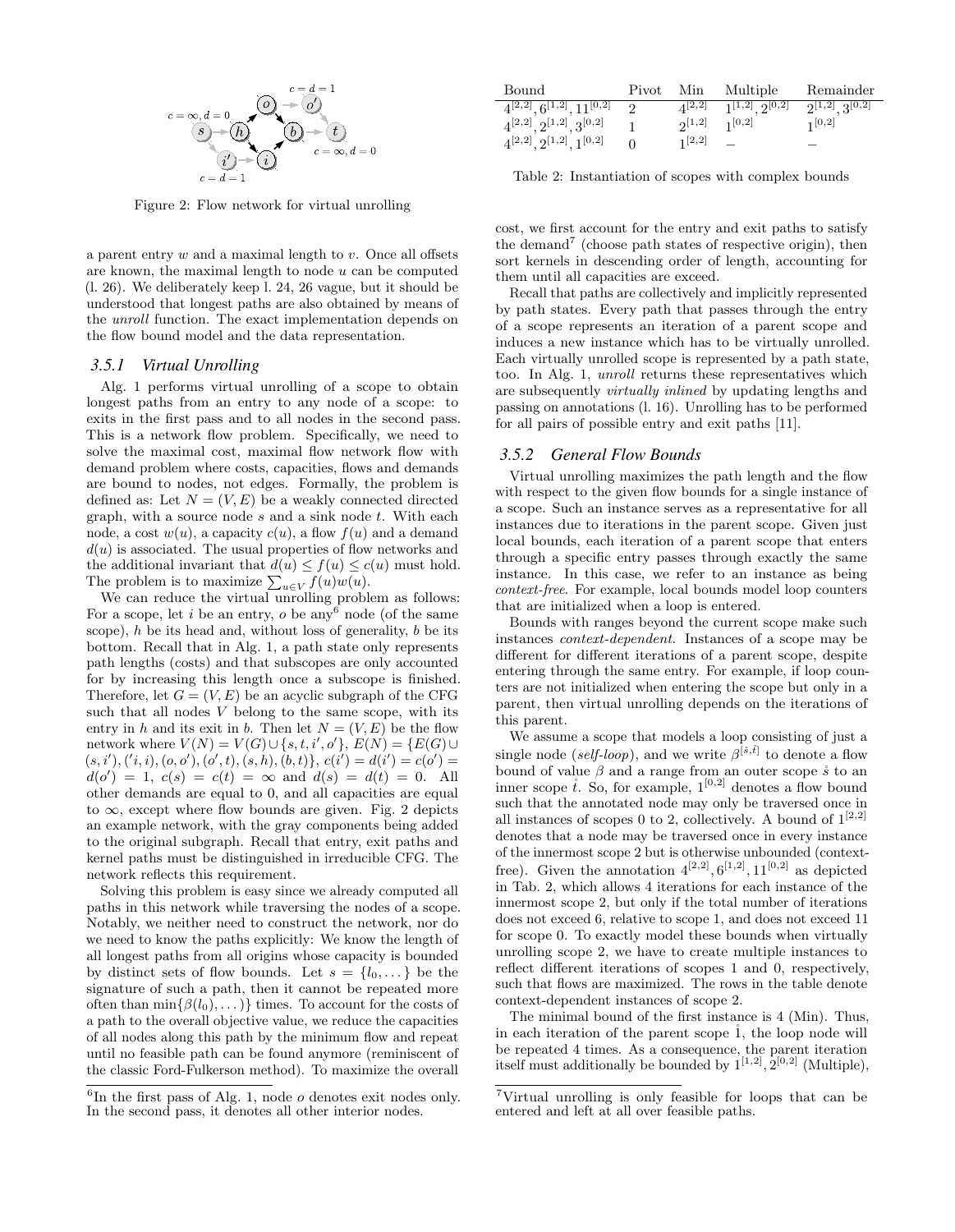since repeating it more often would violate bounds of the self-loop  $(4 \times 1^{[1,2]} \le 6^{[1,2]}, 4 \times 2^{[0,2]} \le 11^{[0,2]})$ . Obviously, bounds  $6^{[1,2]}$  and  $11^{[0,2]}$  have not been exceeded yet for this single instance of scope 2. For a different iteration of the parent scope, in another instance of scope 2, we would still be allowed to traverse according to the bounds  $2^{[1,2]}$ ,  $3^{[0,2]}$ (Remainder), in addition to the local bound  $4^{[2,2]}$ . Local bounds must hold only for a single instance of a scope, so for each instance they are effectively reset. The resulting set of bounds that apply for the next instance of scope  $\check{2}$  is depicted in the second row. With "Pivot" we denote the current reference scope "below" which bounds are reset, respectively. Thus, in the second instance we can traverse the node at most twice locally (Min), only once in the parent scope (Mul.) on the same path but yet once (Rem.) in another instance, for another iteration of scope 0. Note that context-dependent instances model flow bounds exactly and can be avoided by approximation [10].

In Alg. 1 l. 12, the function ex takes care of passing "Multiples" to the path states representing paths in parent scopes, thus effectively creating additional iterations explicitly represented by path states. In l. 13, each signature of a parent path state is updated accordingly. The first pass therefore outlines the logic for WCET under general flow bounds.

Computing context-dependent instances for general flow bounds in detail are subject to a general technical discussion of virtual unrolling, which is beyond the scope of this paper. In the following we will focus on a special case of flow bounds: For MBT, we need to take global flow bounds into account whose upper bounds equal 0. No iteration of any scope is allowed to pass through a specific node. This removes the demand for context-dependent instances

#### *3.5.3 Maximum Blocking Times*

Maximum blocking times can be computed in two ways. For the sake of simplicity, we ignore context-dependence in the following.

Since in MBPs a sink node is allowed only as the terminal node, we can compute the MBT for a given set of preemption points by annotating each corresponding node with an additional global flow bound of value 0. Starting the analysis from each of these nodes then yields the MBP to all other reachable points. Effectively, adding such global bounds cuts the CFG in disjoint subgraphs, in each of which we compute the WCET: No path can traverse a preemption point. The idea corresponds to the IPET formulation in [3] and Alg. 1 outlines the implementation of an explicit path analysis for this. This solves MBT-abs as stated in Sec. 3.2.

In a naive implementation, it would be sufficient to compute the MBT for each pair of source and sink nodes. This, however, is extremely inefficient as redundancy between these distinct problem instances is significant. Ideally, we would like to reuse Alg. 1 to compute MBT from a start node to all reachable nodes.

The central problem in achieving this is that every node is a potential sink, while it is also just a node on paths to other sinks. Defining global bounds as proposed above is impossible. Instead, bounds must be applied conditionally, relative to each sink.

The intuition for our solution is that a path is a potential MBP for all nodes that have not been reached yet. Inversely, it can not be a potential MBP for all nodes already on this path. In terms of virtual unrolling and inlining, any



Figure 3: Length computations with difference encoding

path becomes infeasible for all nodes already traversed and therefore must not be used to compose longer paths to these nodes. Conceptually, flow bounds still include a global bound for sink nodes. Technically, however, we now distinguish between bounds that model actual program semantics and those that bound sink nodes.

By definition, the MBP to the CFG exit node corresponds to its WCEP. It is the only path to a sink node that is guaranteed to only contain the sink once. And it is entirely unaffected by relative path infeasibility. We refer to the WCEP to each program point as a respective *reference path*.

In general, WCEP and MBP to any sink node share a common prefix. Differences in the suffix of a path result from relative infeasibility only (all other flow bounds apply unconditionally) and can only occur within the same stronglyconnected component (c.f. Fig. 1(a)).

We can exploit these insights in Alg. 1 by only making minimal changes to the transfer function and changes in the representation of path lengths. Informally, in each transfer step, the current node is marked infeasible for all path states in this node, so that they will never be used to compose an MBP to it. This implies that all MBP are represented by the reference path for all nodes that are not already on it. Once a node is on the reference path, its MBP will have to be maintained separately. For convenience, we store difference in length from the reference path only and designate a special difference value "⊥" to denote relative infeasibility.

Fig. 3 illustrates the proposed difference encoding. For the CFG to the left, we assume node costs  $1$  to  $5$  for nodes  $a$ to  $e$ , a loop bound of 1 in the bottom node  $d$ . We reduce the illustration to just the reference path and the MBP to node c. The tuples to the right denote the proposed length encoding. Syntactically, in  $(l, D)$ , l denotes the length of the reference path, and D encodes deviations from it. In nodes a and b, both paths coincide. In node c, the path is marked infeasible (denoted by  $c \mapsto \perp$ ) for any MBP towards node c. In node  $d$ , since the path through node  $b$  is the longest path, we update the difference information on c: Not all paths are infeasible regarding node c. We account for this by encoding the difference from the reference path. We can now virtually unroll the loop separately for the reference path and for node c. This would already yield the correct MBT to  $c \; ((abdac))$ . In node  $e$ , information on node  $c$  can be discarded, since it is not reachable anymore, so no longer MBP to node c could be composed.

Recall the cost model in Sec. 3.3 which denotes an algebra with operators max and  $+$  over  $\mathbb{N}_0$ . According to this, Alg. 1 computes worst-case paths. Now, instead of natural numbers to represent a single path length, we define  $\mathbb{L} = \mathbb{N}_0 \cup \{\perp\},\$ where ⊥ denotes infeasibility, and a new algebraic structure  $\langle \mathbb{L}, \max_{\mathbb{L}}, \bot, +_\mathbb{L}, 0 \rangle$  where  $+_\mathbb{L}$  with identity element 0 is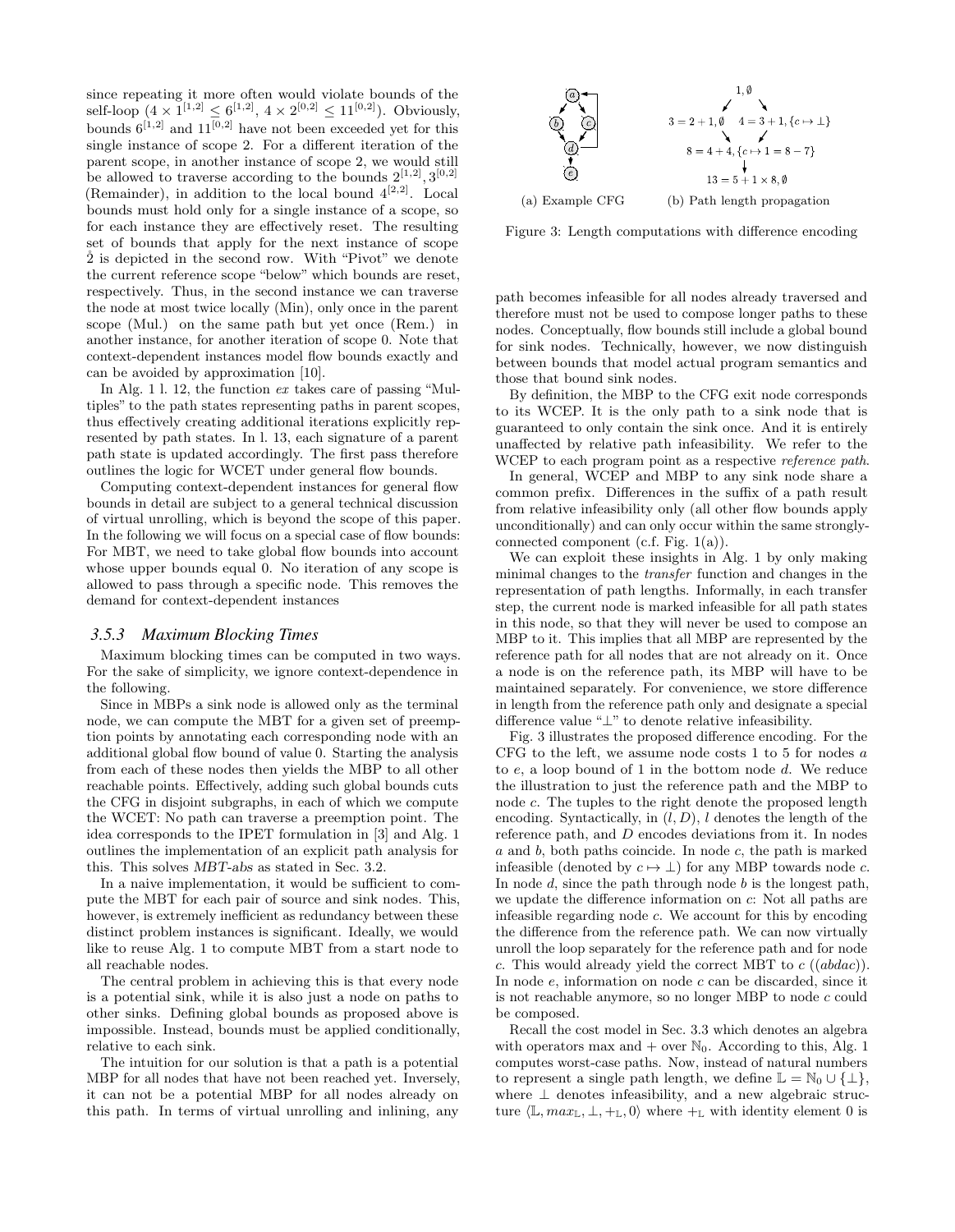defined as

$$
l_i +_{\mathbb{L}} l_j = \begin{cases} l_i + l_j & \text{iff } l_i \neq \mathbb{L} \land l_j \neq \mathbb{L} \\ \perp & \text{otherwise} \end{cases}
$$

And where  $max_{\mathbb{L}}$  with identity element  $\bot$  is defined as:

$$
max_{\mathbb{L}}(l_i, l_j) = \begin{cases} max(l_i, l_j) & \text{iff } l_i \neq \bot \land l_j \neq \bot \\ l_i & \text{iff } l_i \neq \bot \land l_j = \bot \\ l_j & \text{iff } l_i = \bot \land l_j \neq \bot \\ \bot & \text{otherwise} \end{cases}
$$

A path state then encodes the lengths for all MBP simultaneously, if we replace  $\mathbb{N}_0$  to represent length in a path state with elements from  $\mathbb{D} \subseteq \mathcal{P}(\mathbb{N}_0 \times (\mathcal{P}(V(G) \times \mathbb{L}))$ , whose algebra is defined by  $\langle \mathbb{D}, \max_D, 1_{max}, +_D, 1_+ \rangle$  where  $\mathbb{D}$  represents the length of a reference path and the differences to the length of the reference path. Identity elements and operators are derivatives of the algebra on L. Addition with identity element  $1_+ = (0, \{u \mapsto 0, \dots\})$  is defined as:

$$
(r_a, \{u \mapsto l_i, \dots\}) +_D (r_b, \{u \mapsto l_j, \dots\}) =
$$

$$
(r_a + r_b, \{u \mapsto l_i + L l_j, \dots\})
$$

Maximum with identity element  $1_{max} = (\perp, \{u \mapsto \perp, \dots\})$ is defined as:

$$
max_D((r_A, \{u \mapsto l_i, \dots\}), (r_b, \{u \mapsto l_j, \dots\})) =
$$

$$
(max(r_a, r_b) = r, \{u \mapsto (r - max_L(r_a - l_i, r_b - l_j)), \dots\})
$$

Differences only need to be maintained as long as its respective sink node is reachable. Note that this representation does not lose information and explicit path states for each individual node can always be restored. This is indeed necessary for virtual unrolling which now has to be performed for each explicitly recognized sink separately, since sets of feasible paths are potentially individual. With this encoding, we compute the MBP for all reachable nodes with only minimally changes to the base algorithm. This solves MBT-rel as stated in Sec. 3.2.

Computing WCET or MBT from and to all nodes requires a run for each source node. However, paths and unroll results can often be reused between runs from different sources, reducing the overhead. It is also important to note that virtual unrolling does not have to be performed as often as suggested in Alg. 1, but only for flow bounded nodes. Path lengths to individual nodes can be easily derived from lengths to bounded nodes on the same path [11].

## 4. EVALUATION

We evaluate the average performance of our MBT analysis in the following. The aim is to demonstrate its scalability characteristics for typical control flow graphs of varying sizes and topologies. We perform runtime measurements on the Mälardalen WCET benchmark suite (MRTC [1]) as well as on control-flow graphs generated from random syntax trees (AST). For these graphs, sizes vary between 10 and approximately 12,000 CFG nodes. An AST is composed of four high-level language constructs IF, IFELSE, WHILE and DOWHILE. Entries, exits as well as node costs and flow bounds are generated in addition. Probabilities of components can be specified, such that specific use-cases can be isolated.

We compare results for MBT-rel against IPET [13] and the WCET analysis proposed in [11], we refer to as PAAN in the following. Without loss of generality, the latter two effectively compute MBT-abs for just two preemption points



Figure 4: Runtimes on real-time benchmarks



Figure 5: Runtimes on non-degenerated graphs

that coincide with the CFG entry and exit, respectively. The rationale for the restriction to just two dedicated preemption points is the limitation of IPET: The IPET-based MBT analysis proposed in [3] is precisely a WCET IPET model, if no other preemption points but a task's entry and exit are specified. A larger set of preemption points cuts the graph into subgraphs, such that the ILP objective value only yields the length of the longest WCEP among these subgraphs. It is not possible to obtain the results for each subgraph separately unless a single ILP model per subgraph is generated, which then would yield just another problem for two dedicated program points of a single CFG. Note that IPET does not yield any result for intermediate nodes. PAAN, in addition, computes the WCET to all nodes and MBT-rel computes the MBT to all nodes from the entry node, respectively.

The experiments are carried out on a single core of an Intel Xeon E5630 (2.53GHz) CPU. We measure the accumulated CPU time of all computing steps for MBT-rel and PAAN, including all preprocessing (e.g. scope tree construction). For IPET, the generation of linear equations is included. The IPET ILP is solved using CPLEX (v. 12.4) with default arguments. All analyses are carried out in succession on the very same CFG.

Fig. 4 shows the results for a random subset of MRTC benchmarks at a resolution of 1ms. MBT-rel significantly outperforms IPET in all use cases. We solve the MBT problem from the source to all reachable nodes below 1ms in some cases. These hard real-time benchmarks are comparably small in size (ca. 50 to 1200 LOC). Thus, scalability for very large problem instances is not obvious. Large non-real time benchmarks lack the mandatory annotations. Therefore, we chose to synthesize benchmarks.

Fig. 5 depicts the average performance for CFGs that we consider "typical". The graphs are reducible and are generated with probabilities  $P(F) = 0.1$ ,  $P(FELEE) = 0.2$ ,  $p(\text{whILE}) = 0.3$ ,  $p(\text{DOWHILE}) = 0.4$ , a probability for addi-